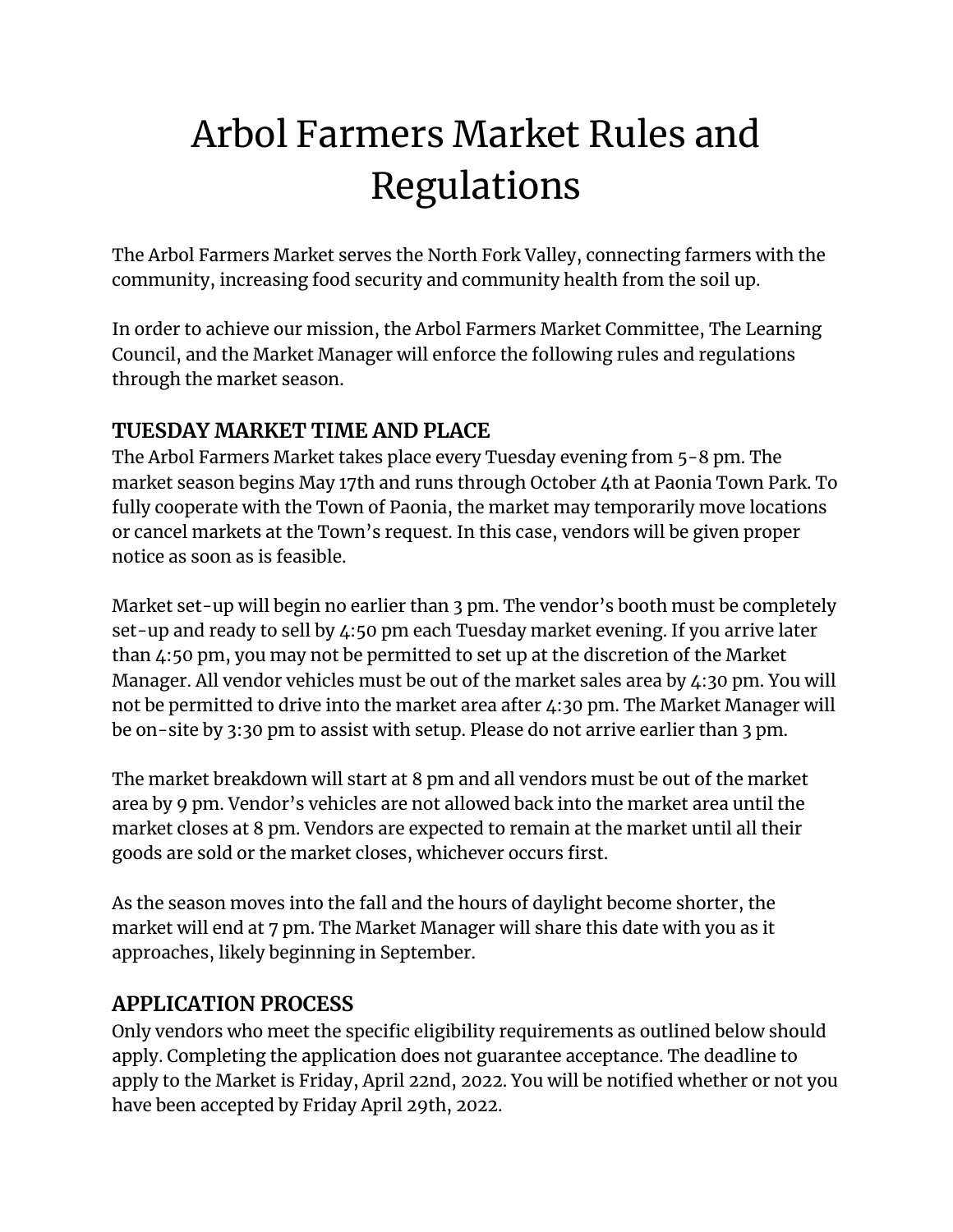To apply:

- 1) Review the eligibility requirements below to determine that you are eligible to sell at the Arbol Farmers Market at Paonia Town Park.
- 2) Complete the online application by April 22nd. https://thelearningcouncil.org/arbol-farmers-market/
- 3) Your application will be reviewed by the Arbol Farmers Market Committee and Market Manager.
- 4) You may be asked for additional information to provide more insight about your process and ingredients. In some instances, the Market Manager may audit your business for receipts, licenses, certifications, etc.
- 5) You will be notified if you have been accepted of not no later than April 29th, 2022.
- 6) Upon your acceptance into the Arbol Farmers Market, you will be invoiced for your booth and any additional fees. These fees are due by May 31st. If you would like to make payment installations or would like to trade in-kind labor or useful ingredients with The Learning Council, please contact [Alicia@thelearningcouncil.org](mailto:Alicia@thelearningcouncil.org) by May 31st.

## **WHO IS ELIGIBLE AND WHAT CAN BE SOLD**

It is the market's goal to support the farmers and producers of the North Fork Valley. The Arbol Farmers Market promotes sustainable, regenerative practices in producing food and goods. In keeping with these goals, vendors must produce their products within a 100-mile radius of Paonia; priority will be given to North Fork Valley producers.

Eligible food producers and vendors must grow and sell food that is Organic Certified, Naturally Grown Certified, or a commitment to grow at that standard or beyond. Non-food vendors must use certified organic, natural or wild-crafted ingredients, or earth sourced, locally sourced, or recycled materials. More details below under "standards" on the Arbol Farmers Market requirements for standards.

#### **NONPROFIT AND COMMUNITY SERVICE ORGANIZATIONS**

There are several spaces available at each market and are given on a first-come, first-served basis after the application process closes. Each non-profit may attend the market up to three separate dates, except as determined by the Arbol Farmers Market Committee. To sign up for market space, contact the Market Manager. There is no fee for information booths where no goods are sold. If goods are being sold by a non-profit, please consider donating the vendor fee.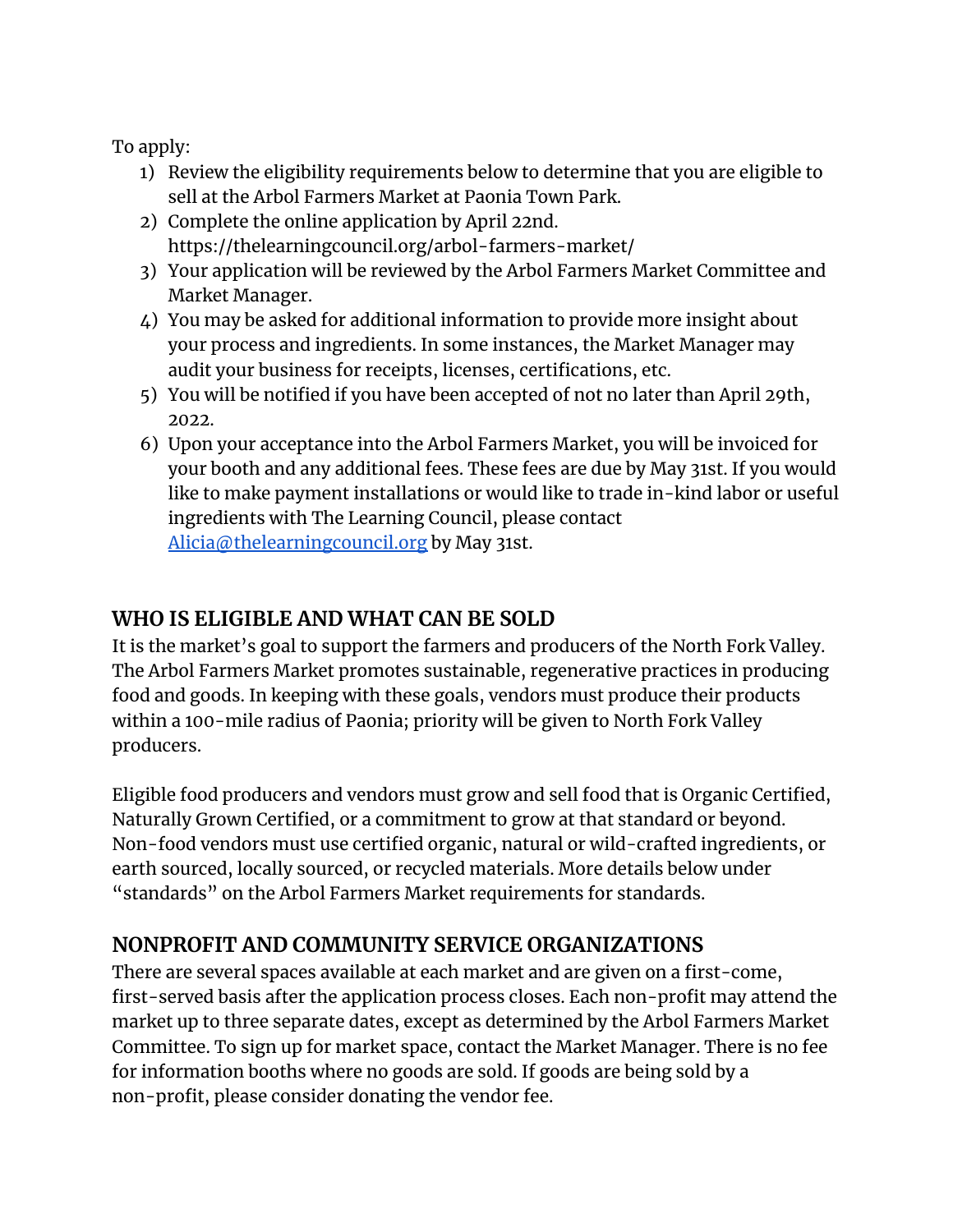## **VENDORS MAY SELL MERCHANDISE**

Branding items (i.e. tee-shirts, caps, shopping bags) that share the vendor's logo and/or company name may be sold or given away at the market regardless of origin, though the Arbol Farmers Market encourages vendors to source these products from within Colorado and organically grown.

# **PROHIBITED ITEMS**

Garage Sale and Flea Market items are expressly prohibited from being sold. Multi-level marketing products (i.e. Avon, Doterra, Arbonne) are expressly prohibited. Value-added foods and crafts not produced by the seller are expressly prohibited.

# **RESALE**

As the goal of the market is to directly support farmers and food producers of our region, vendors reselling goods not directly produced by their farm/business is not allowed at the Arbol Farmers Market. Resale is not permitted of any products: agricultural, value-added, cottage food, nonfood and body products, crafts, etc. This ensures that each vendor is producing what they are selling.

## **BOOTH SPACES**

Each vendor will have 12' x 12' of space to set up their entire booth. If you need more space, you may be subject to pay a larger market fee for the season.

Vendors may Transfer Booth spaces or alternate weeks with another vendor with advance notice and a clear agreement, given both vendors have filled out an application and are approved by the Market Planning Committee. The market manager must be notified 48 hours in advance of any transfers or changes. Please contact the market manager to create this arrangement.

# **ARBOL FARMERS MARKET RESALE BOOTH**

AFM will host a Resale Booth as part of the Market. Vendors may apply to have their items sold at the Resale Booth - the intention of this booth is to sell local products of small volume sales (under \$400 per market) from local farms or food producers that may not take up a whole booth space. Examples include eggs, pickled ferments, dried garlic, etc. AFM will charge a 20% fee on products sold and retain the profit in order to staff the booth. Vendors must drop off their products prior to the start of the market and pick up any unsold products at the end of the market each week. Vendors must provide appropriate signage (farm name, price, etc). AFM is not responsible for perishable items. Vendor agrees to pay the City of Paonia Sales Tax on all sales made from the AFM Resale Booth on behalf of said vendor. Resale Vendors agree to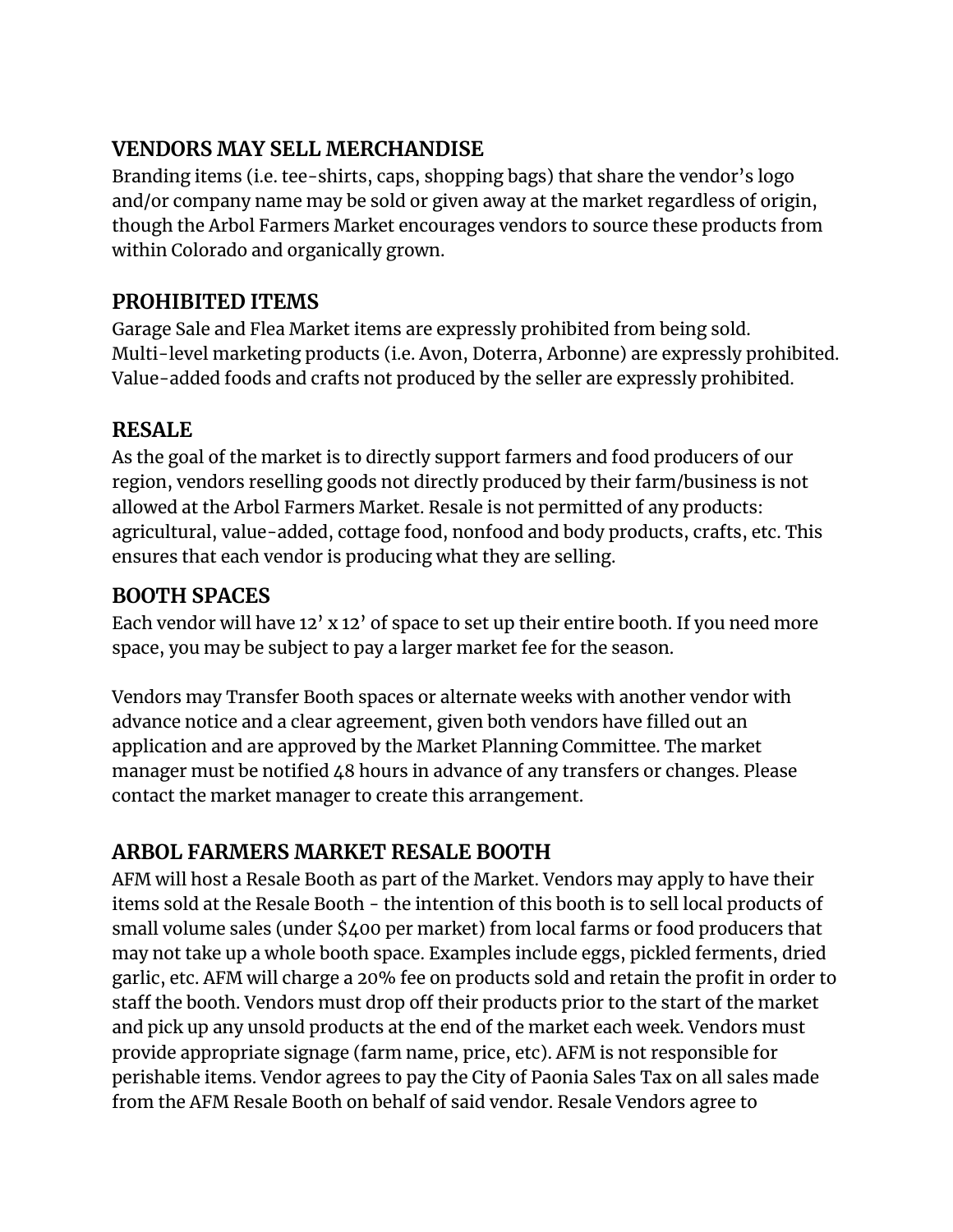applicable Rules and Regulations of AFM. Any vendors interested in selling products at the Resale Booth shall indicate this in their application and will be approved on a case by case basis.

#### **FEE STRUCTURE**

The vendor fee is \$200 per season or the equivalent in in-kind donations. The purpose of these fees is to pay for the venue space at Paonia Town Park imposed by the Town of Paonia. Vendors who need a double booth space will owe \$300 for the entire market season.

Vendors may also trade in-kind donations for their booth space. In-kind donations may include labor (i.e. helping the Market Manager with procedures, helping The Learning Council in the kitchen or with set-up or breakdown) and may also include a donation of useful ingredients with The Learning Council. To arrange an in-kind donation as a part of the fee structure, please contact [Alicia@thelearningcouncil.org](mailto:Alicia@thelearningcouncil.org).

Scholarships to cover fees may be available for farmers upon request. If you feel the annual fees are creating a barrier for you as a vendor, please contact us.

Vendors must also cover their own vendor's insurance and Colorado Sales Tax License. See more details below under "INSURANCE" and "TAXES".

#### **MARKET PARTICIPATION**

Any vendors wishing to sell at the market must submit an application. By submitting the application the vendor agrees to abide by all the terms set forth in these Rules and Regulations and any verbal or written directions given by the Arbol Farmers Market committee and the Market Manager. Anyone found to be willfully violating any of these provisions will forfeit further participation in the market with no refund of fees.

Vendors are expected to attend all markets. If vendors are not able to attend a market, the Market Manager must be notified 48 hours in advance. If you miss more than three markets in the entire season, you will be asked not to return as a vendor. Some flexibility around this rule may be allowed, please contact the Market Manager as soon as possible to arrange.

Some vendors may be 'fill-ins' or attend on a monthly basis. These vendors must sign up 2 weeks in advance with the Market Manager for the markets they plan to attend. Vendor fees for fill-ins are \$20 per market.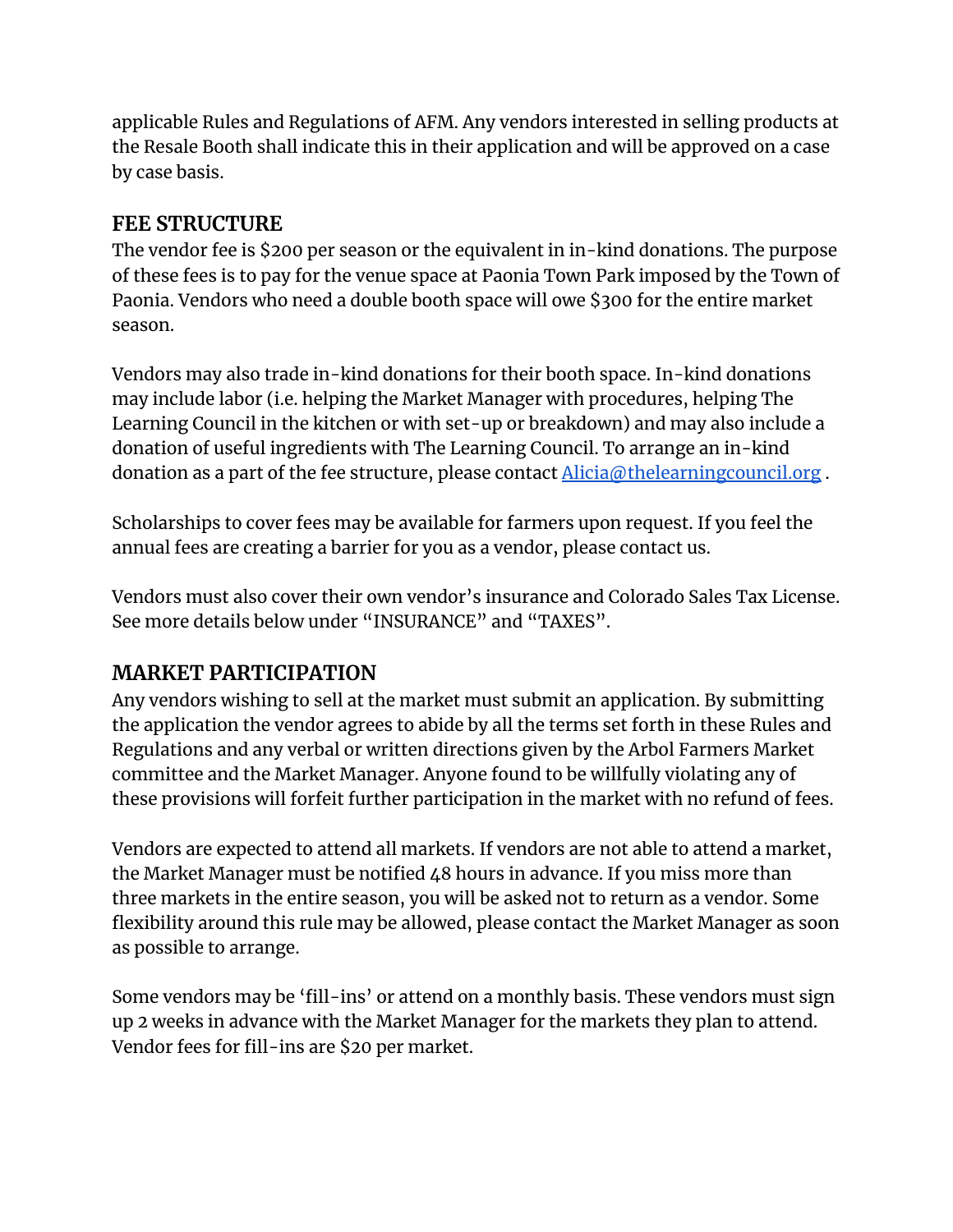Any vendor who displays any harmful or divisive activity is subject to consumer complaint will have his or her membership reviewed by the board of directors and may have his or her membership revoked and/or ask to leave the market. In such cases, any fees will not be refunded. The Arbol Farmers Market committee reserves the right to review and revoke membership and vendor participation whenever deemed necessary.

Vendors cannot engage in aggressive selling, barking, hawking, or calling out to customers in an aggressive way. Vendors should stay within their booth space during the market and not walk up to customers to "pull them in".

Vendors may be able to use electrical outlets near the bleachers and other areas of the park during market hours.

## **POTENTIAL HAZARDS AND YOUR SELLING AREA**

Each vendor is responsible for making sure that their selling area is safe. You must remove all potential hazards from your selling area, maintain its cleanliness and remove all trash prior to leaving the market area. All canopies and umbrellas must be weighted down by 40-pound weights on each leg. Failure to weigh down your tent before the market opens to the public will result in a potential fine.

Pets, including vendors' animals, are allowed at the market but must be on a leash at all times.

#### **ZERO-WASTE**

The Arbol Farmers Market is a zero-waste market. Before leaving, please be sure your area is clean and trash-free. Trash cans will be available at the market venue along with recycling bins.

One-time use utensils, dishes, carry-out containers must be biodegradable or compostable. Plastic bags to sell produce in should be biodegradable.

Reusable shopping bags will be made available by the AFM Information Booth. Please direct customers to this booth if they need a bag to carry your products with.

#### **INSURANCE**

All vendors must provide proof of commercial general liability policy and submit a waiver of liability, indemnifying the Arbol Farmers Market, committee, staff, and volunteers against any and all claims arising from their participation in the market. Vendors must further name the Arbol Farmers Market as an additional insured on their policies. Insurance options for food vendors available (but not limited to)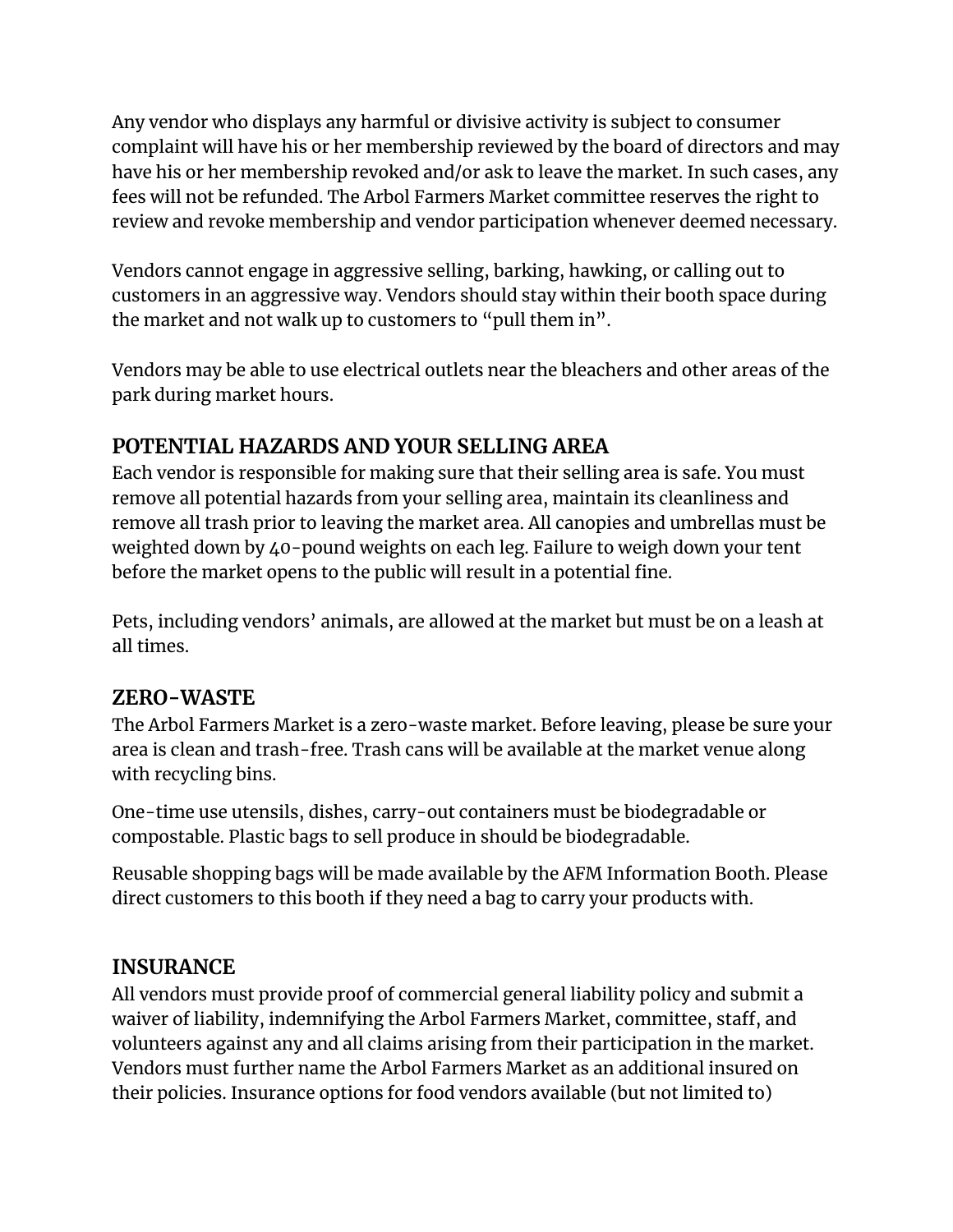through [FLIP](https://www.fliprogram.com/vendor-insurance). Insurance options for non-food vendors available (but not limited to) through [ACT](https://www.actinsurance.com/farmers-markets-insurance).

## **TAXES**

The sales tax to sell products at Paonia Town Park is 8.7% for general merchandise and 5.8% for food for home consumption. In general, ready-to-eat foods, crafts, body products fall will owe 8.7% sales tax. In general, agricultural producers will owe 5.8% sales tax. To learn more about Colorado Sales/Use Tax Rates, see form [DR-1002](https://www.salestaxcolorado.com/wp-content/uploads/2018/05/dr1002.pdf).

Each vendor is responsible for having a Colorado Sales Tax License. Vendors will file their owed taxes to the state. To apply for a sales tax license, visit My Biz [Colorado.](https://mybiz.colorado.gov/intro)

#### **SCALES**

Scales must be certified by the State of Colorado and must have the current approved seal of the State of Colorado Measurements and Standards Section.

#### **SAMPLING**

Vendors are permitted to offer samples of food at the Arbol Farmers Market given the following restrictions: vendors must have gloved hands to prep and serve food samples, samples must be in single serving portions, hand sanitizer must be available near the samples. Vendors must not serve food samples if they are feeling sick or have been in contact with someone who is sick.

#### **FINES**

The following fines will be issued to those vendors in violation of the Arbol Farmers Market Rules and Regulations. Fines apply to all vendors including nonprofits. The Market Manager has the ability to use their discretion on rule enforcement and fines. The penalties that can incur fines are as follows:

- 1. Market absence notification to the Market Manager must be made 48 hours in advance, otherwise, a \$20 fine will be imposed on the second offense.
- 2. We encourage our vendors to communicate with the market manager via text, call or email if something comes up and you cannot show up at the last minute. This will help our market manager "fill in the space" so as not to have an empty space in the market. A no-show, no call on Tuesday evening will incur a \$20 fine.
- 3. Arriving late to the market is not acceptable. Any vendor showing up after 4:50 pm will not be allowed to drive into the market and a \$20 fine will be imposed.
- 4. Failure to weight your tent will result in a \$20 fine.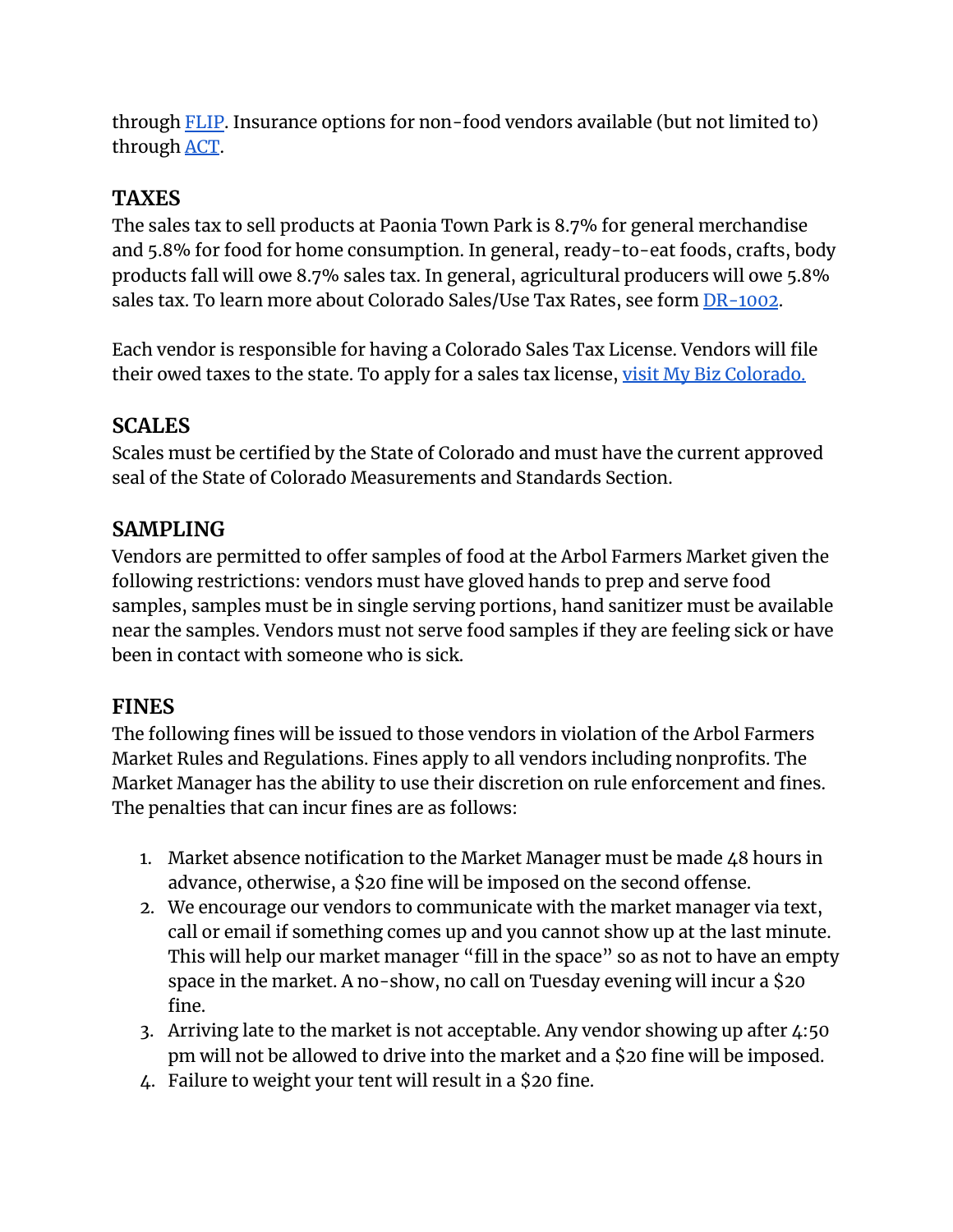The Arbol Farmers Market committee and Market Manager may enforce these fines as they see necessary. Continued violation of Rules and Regulations could result in being excused as a vendor from the market with no refund. It is your responsibility to know and understand these rules and share them with any employee who may be working at the market in your place. If you have questions about the Rules and Regulations, please ask the Market Manager.

# **VENDOR SELECTIVITY**

The Arbol Farmers Market reserves the right to prohibit anyone from selling at the market or to prohibit any product from being sold there. These determinations will be made based on market demands, applicable laws and health codes, the rules and regulations of the Arbol Farmers Market, and at the committee's discretion. Rules and regulations are subject to change for special event days and/or at the discretion and judgement of the Arbol Farmers Market committee.

## **NON-SEVERABILITY**

In the event that any one or more provisions contained herein shall, for any reason, be held to be invalid, illegal or unenforceable in any respect, such invalidity, illegality or unenforceability shall not affect any other provision of these Rules and Regulations nor any agreement between the vendor and the AFM, but these shall be construed as if such invalid, illegal, unenforceable provisions had never been contained herein unless the deletion of such provision or provisions would result in such a material change so as to cause completion of the transactions contemplated to be unreasonable.

# **MARKET STANDARDS FOR ALL PRODUCTS**

As a vendor, you must sell products that are in alignment with the Arbol Farmers Market Standards. Please carefully read the standards listed below. If you have questions, please contact us.

#### **Agricultural Producers**

- All meat vendors must sell frozen products, no fresh meat allowed
- Meat vendors must process their product at a USDA facility or State-certified facility
- All dairy must be processed at a licensed facility
- Growers must produce food at Organic Certified, Naturally Grown Certified, or a commitment to grow at that standard or beyond
- Vendors are allowed to sell their own merchandise i.e. branded hats, totes, etc.
- AFM honors the "Small Flock Exemption" for processing poultry as approved by the state of Colorado. All Small Flock Poultry vendors will be approved on a case by case basis and must agree to allow the AFM Market Committee to visit